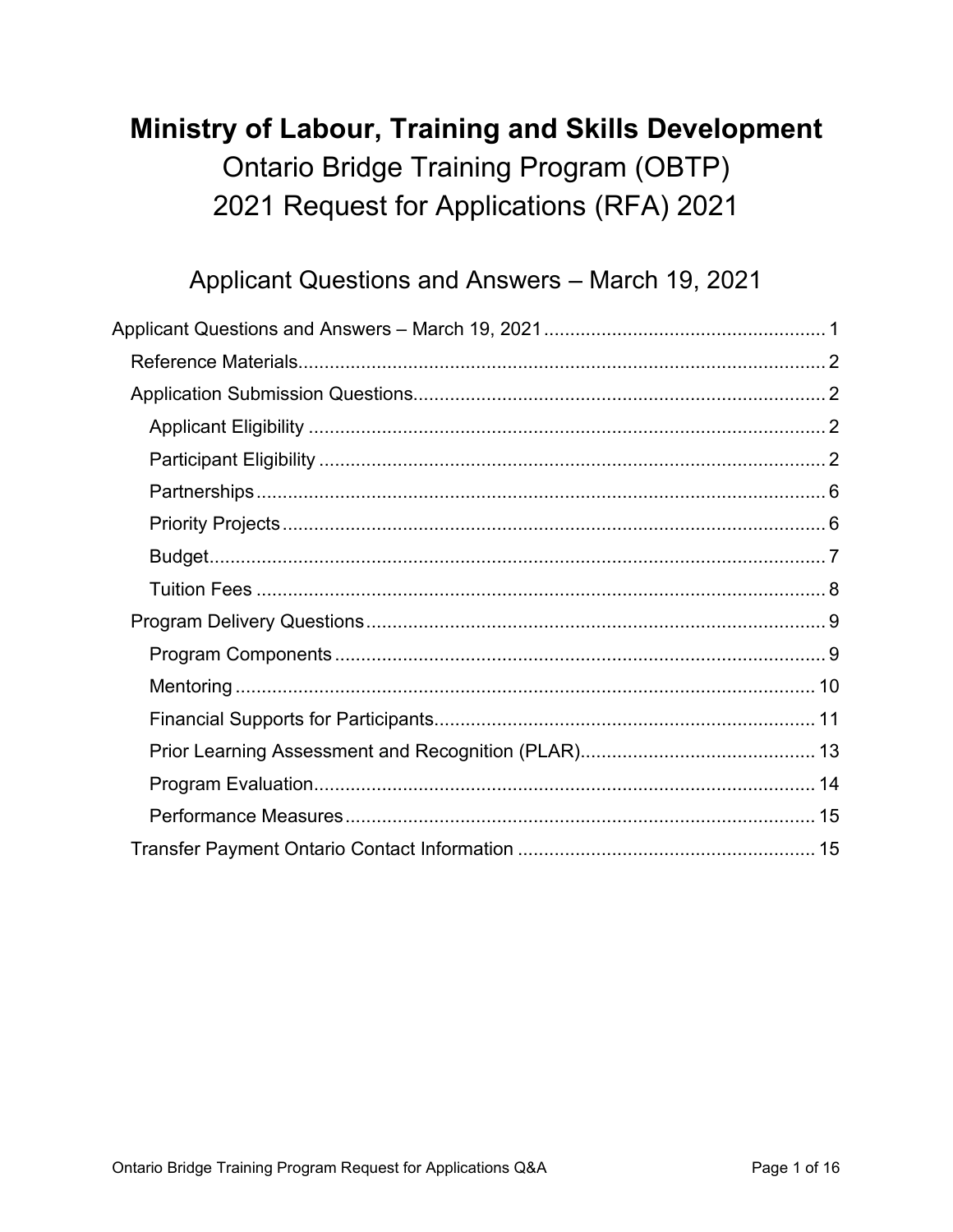## <span id="page-1-0"></span>**Reference Materials**

Information on the current Ontario Bridge Training Program (OBTP) Request for Applications (RFA), may be found on the [Employment Ontario Partners' Gateway.](http://www.tcu.gov.on.ca/eng/eopg/programs/obtp.html)

- Please review the [RFA Guidelines](http://www.tcu.gov.on.ca/eng/eopg/publications/obtp-request-for-applications-guidelines-en.pdf) to become familiar with Ontario Bridge Training Program (OBTP) requirements.
- For additional information, applicants should also review materials from the Webinar hosted by the ministry of February 11, 2021 including:
	- o [Webinar PowerPoint Presentation](http://www.tcu.gov.on.ca/eng/eopg/publications/obtp-deck-webinar-en.pptx)
	- o [Webinar Questions and Answers](http://www.tcu.gov.on.ca/eng/eopg/publications/obtp-qs-as-rfa-webinar-en.pdf)
	- o Webinar recording (English only)
		- $\blacksquare$  [Part 1](https://www.dropbox.com/s/p8k80ddb9egxyh5/OBTP%201%20small.mp4?dl=0)
		- $\blacksquare$  [Part 2](https://www.dropbox.com/s/581w9giwbkbmmn4/OBTP%202%20small.mp4?dl=0)

## <span id="page-1-1"></span>**Application Submission Questions**

## <span id="page-1-2"></span>**Applicant Eligibility**

### **Q1. Are registered Ontario Private Career Colleges eligible to respond to this Request for Applications?**

Yes. For detailed information on applicant eligibility please review the RFA Guidelines, Section 4.3.

## **Q2. Please clarify if faith-based not-for-profits can apply under the not-for-profit category.**

Any organization that fulfils these eligibility criteria can apply. For detailed information on applicant eligibility please review the RFA Guidelines, Section 4.3.

## <span id="page-1-3"></span>**Participant Eligibility**

### **Q3. Are visitors to Ontario eligible to participate in the Ontario Bridge Training Program?**

No. Please see the RFA Guidelines, Section 3.1.2, Participant Eligibility, for a comprehensive description of eligibility and ineligibility for participation in the OBTP.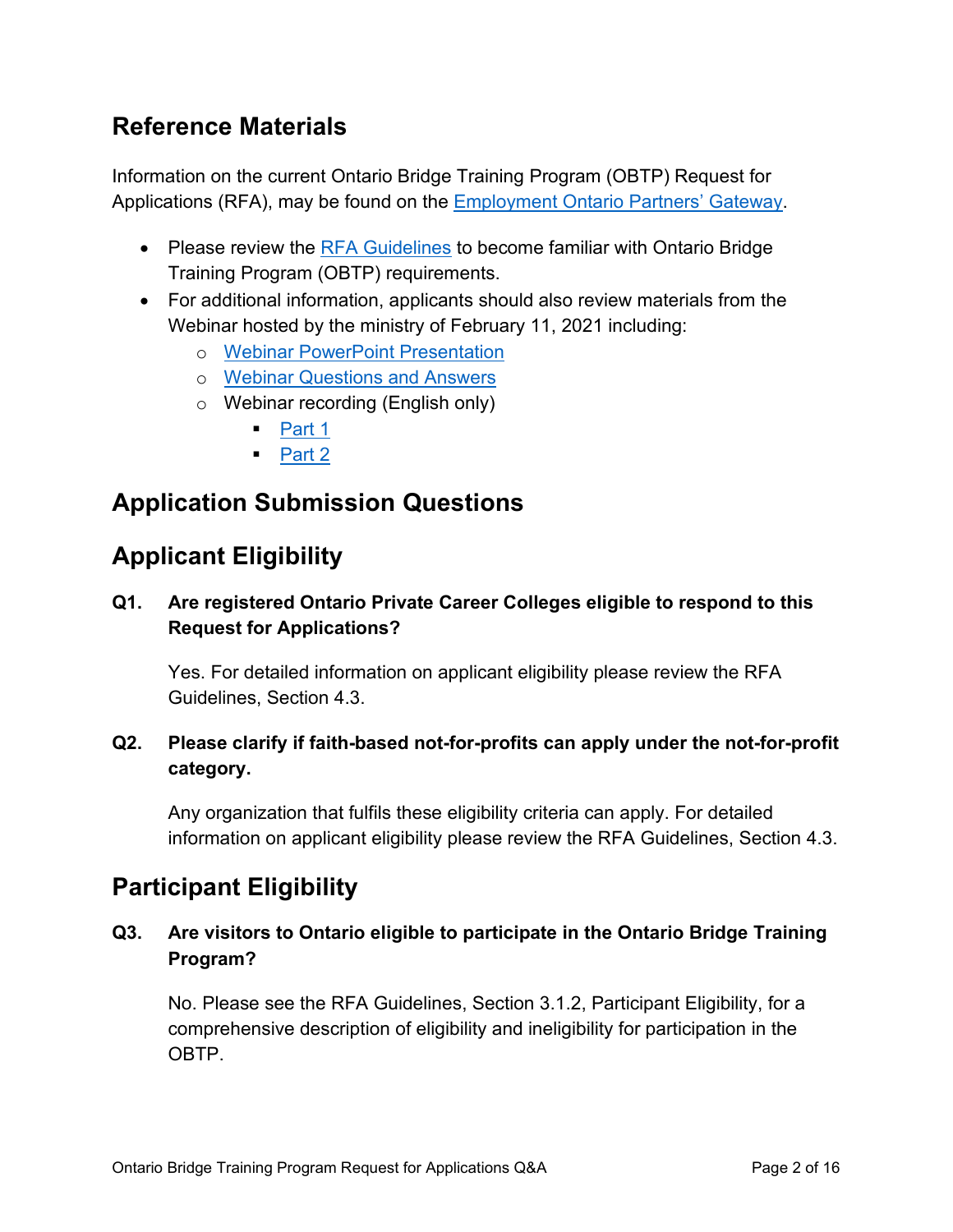#### **Q4. Do OBTP participants need to be a resident of Ontario? Do they have to be a resident of Ontario to apply to the program?**

Yes, the OBTP participants must be residents of Ontario. Please refer to the RFA Guidelines, Section 3.1.2 for the eligibility criteria.

### **Q5. Are individuals who have completed post-secondary education in Canada eligible for the OBTP?**

No. Please see the RFA Guidelines, Section 3.1.2, Participant Eligibility, for a comprehensive description of Eligibility and Ineligibility for participation in the OBTP.

#### **Q6. Are international students eligible for the OBTP?**

No. Please see the RFA Guidelines, Section 3.1.2, Participant Eligibility for a comprehensive description of eligibility and ineligibility for participation in the OBTP.

#### **Q7. Do internationally trained immigrants have to have post-secondary education to qualify for the OBTP?**

Yes. Please see the RFA Guidelines, Section 3.1.2, Participant Eligibility for educational requirements to qualify for the OBTP.

#### **Q8. Do internationally trained immigrants with a skill such as welding, but with no post-secondary education, qualify for the OBTP?**

An internationally trained immigrant who has come to Canada as a skilled journeyperson (i.e. someone who has successfully completed an official skilled trade qualification) is considered to have post-secondary education, and would therefore qualify to participate in an OBTP project designed to serve the trade in question.

## **Q9. Is there a limit to post-secondary education received in Canada to be eligible? For example, if an applicant completed a course or two at a university in Canada and remains unemployed and in need of training, is the applicant eligible?**

An applicant who has had post-secondary education in Canada, in the field in which they were trained or in a related field, is not eligible for the OBTP. However, organizations in receipt of OBTP funding will be expected to refer the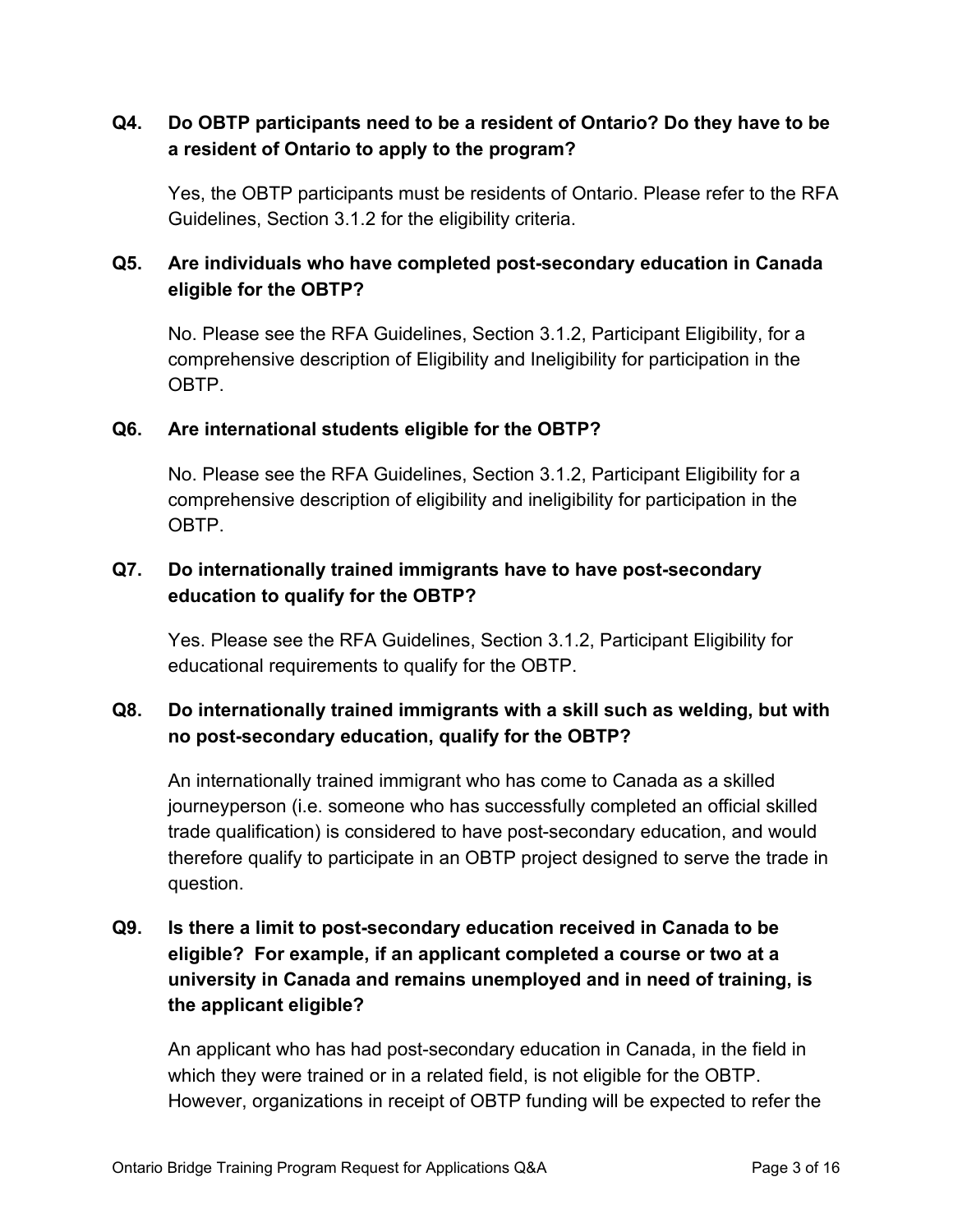applicant described above to appropriate Employment Ontario services and record that referral in the OBTP case management system currently under development.

**Q10. Our program participants will attend a preparatory program and then upon successful completion, will join the third year of a professional degree program as advanced standing students. Part of the program involves two clerkship rotations which can take place in any province. Would this be a problem for the bridging/advanced standing students?** 

The proposed program describes a participant pathway that leads to the completion of a degree, inclusive of co-ops. Degree-granting programs are not eligible for OBTP funding. All program participants must be residents of Ontario and all program components will be delivered in Ontario.

Positive outcomes for OBTP participants are licensure/registration (for regulated occupations) and/or commensurate employment in a timely manner, without repeating previously gained education and professional experience outside Canada.

Please refer to the RFA Guidelines, Section 3.

**Q11. Our program is a second entry program, we often have candidates who have completed some post-secondary education in Canada (often have completed an undergraduate degree) but have completed their professional education abroad. Would these people be ineligible?** 

Second entry programs are usually degree-granting programs and are therefore not eligible for OBTP funding.

Additionally, individuals who have Canadian post-secondary education - related to their field – are not eligible to participate in OBTP projects.

**Q12. Some regulators consider post-graduate degrees from Canadian institutions as counting towards some of the work experience that is necessary to meet licensure requirements. Furthermore, some technical aspects of the requirements for licensure can be completed through postsecondary institutions. Many of our past participants have taken required courses for licensure at post-secondary institutions prior to enrolling in our program. Will the OBTP allow individuals in these circumstances to participate in bridging programs?**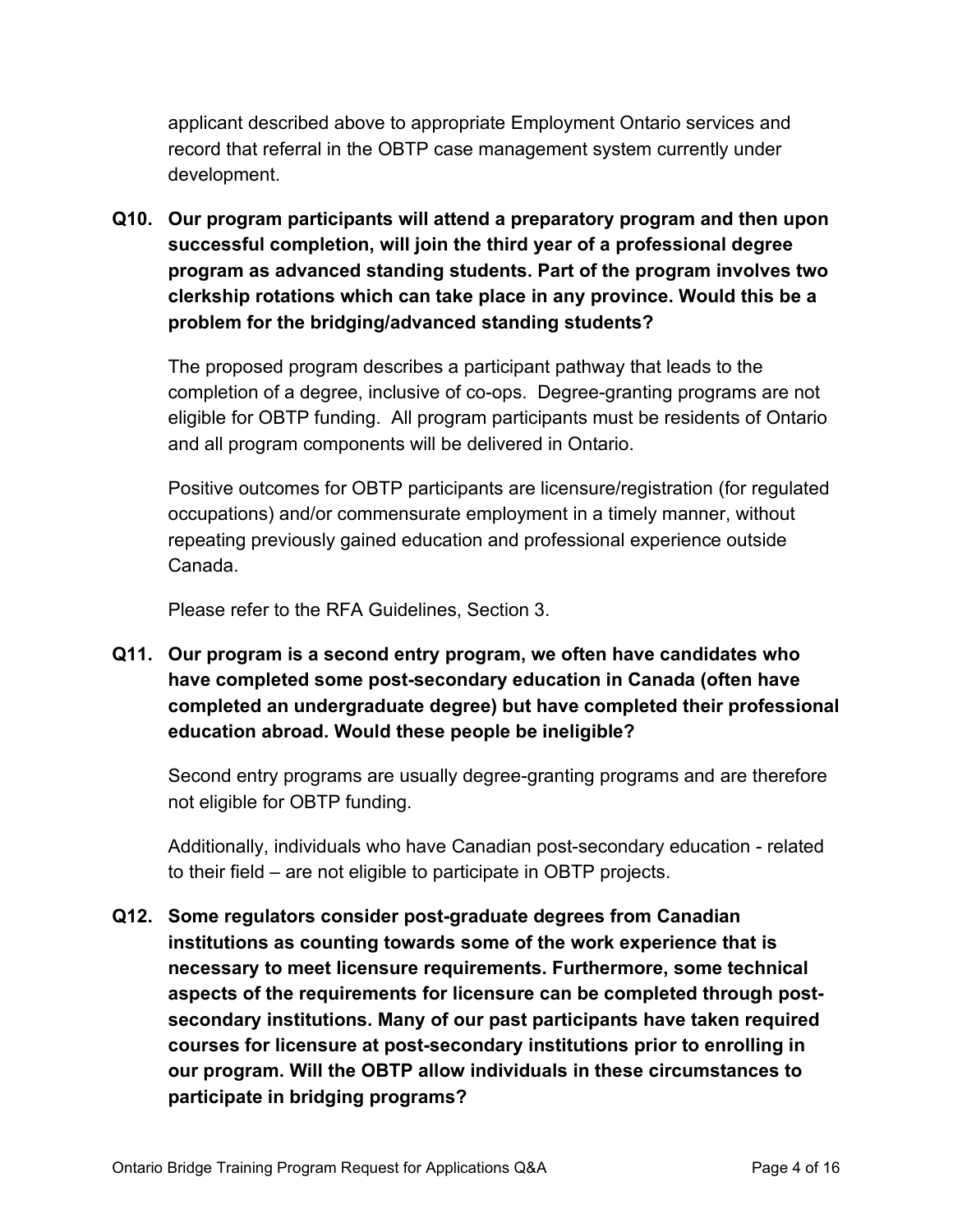This question describes program participants who have gained technical components and work experience required for licensure in Canadian institutions. That would make them ineligible to participate in an OBTP project.

Additionally, organizations applying to the current OBTP RFA are required to offer all client- facing components to candidates, including technical, academic and/or experiential components.

Please review the RFA Guidelines, with special attention to Program Components and Participant Eligibility (3.1.2).

## **Q13. Do Francophone and Bilingual OBTP project participants need to have a Canadian Language Benchmark Level 7 (CLB7) to qualify for admission into a bridge training program?**

Yes, participants need to have a CLB7 to qualify for admission into an OBTP project.

Projects serving highly skilled Francophone internationally trained immigrants must provide occupation-specific English language training, in partnership with appropriate language training providers, to increase participants' English and, if necessary, demonstrate/certify French language proficiency to the level required for bilingual employment.

## **Q14. In the past, the length of time in Canada was a criterion for eligibility. Has this changed?**

Length of time in Canada is not a criterion for eligibility. However, it is important for stakeholders to understand that professionals who have been out of practice for some time (length of time to be determined by regulatory bodies or educational institutions) may not be likely to be able to demonstrate currency of practice and would not be eligible for admission into an OBTP on that basis.

## **Q15. Why are provincial nominees under the Ontario Immigrant Nominee Program (OINP) not eligible for OBTP? We feel that OINP nominees can also benefit from the program.**

Provincial nominees under the OINP are not eligible for the OBTP as they may have Canadian post-secondary degrees, Canadian work experience, and are expected to be employment ready. Provincial nominees may have job offers and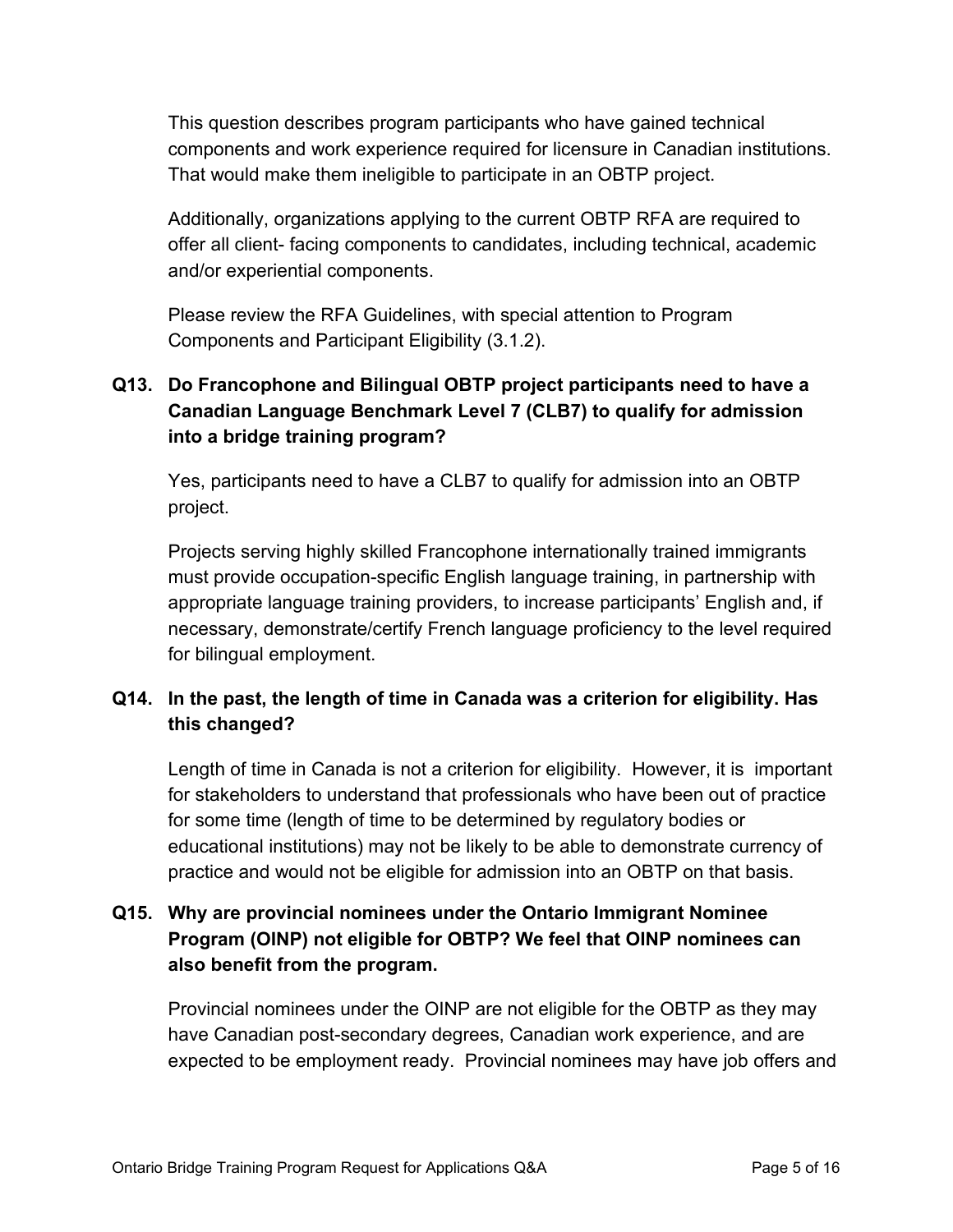have been nominated by the province. The OBTP is designed for a different client group than the OINP nominees.

You can review the criteria for OBTP eligibility Section 3.1.2 of the RFA Guidelines and for the OINP on the [Government of Ontario web site.](https://www.ontario.ca/page/ontario-immigrant-nominee-program-oinp)

## <span id="page-5-0"></span>**Partnerships**

### **Q16. Is a partnership organization defined solely as one that receives funding through our application?**

As stated in the RFA Guideline glossary of terms, partner organizations have a formal role in the development and implementation of the proposed project. A partner organization is directly involved in the delivery of a project component such as academic/skills training, language assessment or employment services, or provides ongoing program advice/direction through governance structures such as an Advisory Committee.

Please review Section 4.5 of the RFA Guidelines carefully for comprehensive information regarding partnerships.

## **Q17. Are partnership letters required from stakeholders we may collaborate with, (I.e. settlement agencies, professional associations, regulatory bodies, employers) or only from formal partners only who are receiving a portion of our funding?**

Partnership letters are required only from partner organizations that have a formal role in the development and implementation of the proposed project. Letters from stakeholders with whom the organization may collaborate are not required.

Please review Section 4.5 and the Glossary of Terms in the RFA Guidelines for comprehensive information and definition regarding partnerships.

## <span id="page-5-1"></span>**Priority Projects**

### **Q18. Can the ministry provide a full list of occupations (along with their NOC codes) that are deemed to be a priority?**

Applicants to the OBTP RFA are welcome to propose projects to serve occupations that they think, based on labour market research, will support the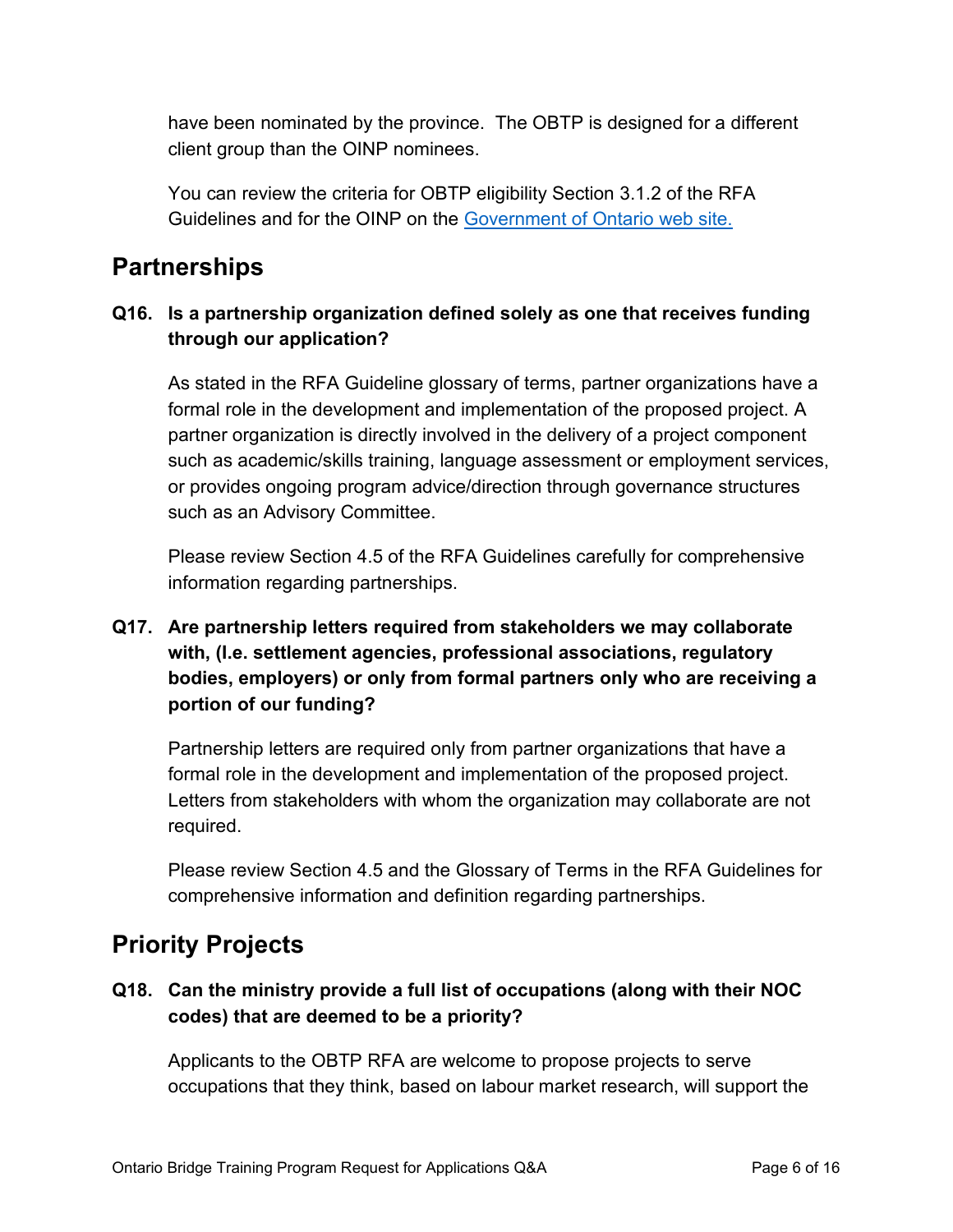pandemic recovery. Proposals must meet the criteria identified in the RFA Guidelines to qualify for the consideration of funding.

### **Q19. Can other occupations (other than NOC 3, 217, 228) be considered to have a direct contribution towards addressing the pandemic?**

Applicants to the OBTP RFA are welcome to propose projects to serve occupations that they think, based on labour market research, will support the pandemic recovery. Proposals must meet the criteria identified in the RFA Guidelines to qualify for the consideration of funding.

#### **Q20. How is a direct contribution towards addressing the pandemic defined?**

The applicant will be required to show labour market research that demonstrates the contribution the occupation in question will make in addressing the pandemic.

## <span id="page-6-0"></span>**Budget**

#### **Q21. Are there fixed budget ranges for non-regulated vs regulated occupations?**

The ministry does not set proposal budget ranges. Applicants are expected to submit budgets that are based on the requirements of the project they are proposing to develop, implement, and evaluate. Applicants are also expected to develop a budget according to the instructions provided with the RFA budget template.

## **Q22. The Category A Budget Template requires us to provide the number of cohorts per year. As a continuous entry program, how should we handle the questions regarding cohorts on the budget template?**

In this case, the cohort size is one (1). Applicants are expected to estimate the number of participants they will target to serve and use that number to project their budget requirements.

It is important to show how the cohorts progress throughout the agreement, and that all cohorts are completed by the end of the agreement. If participants are continually entering and exiting the program, an assessment of the expected demand will need to be completed and entered into the cohort section.

Please note that there is an option to choose continuous intake on the program summary page of the application.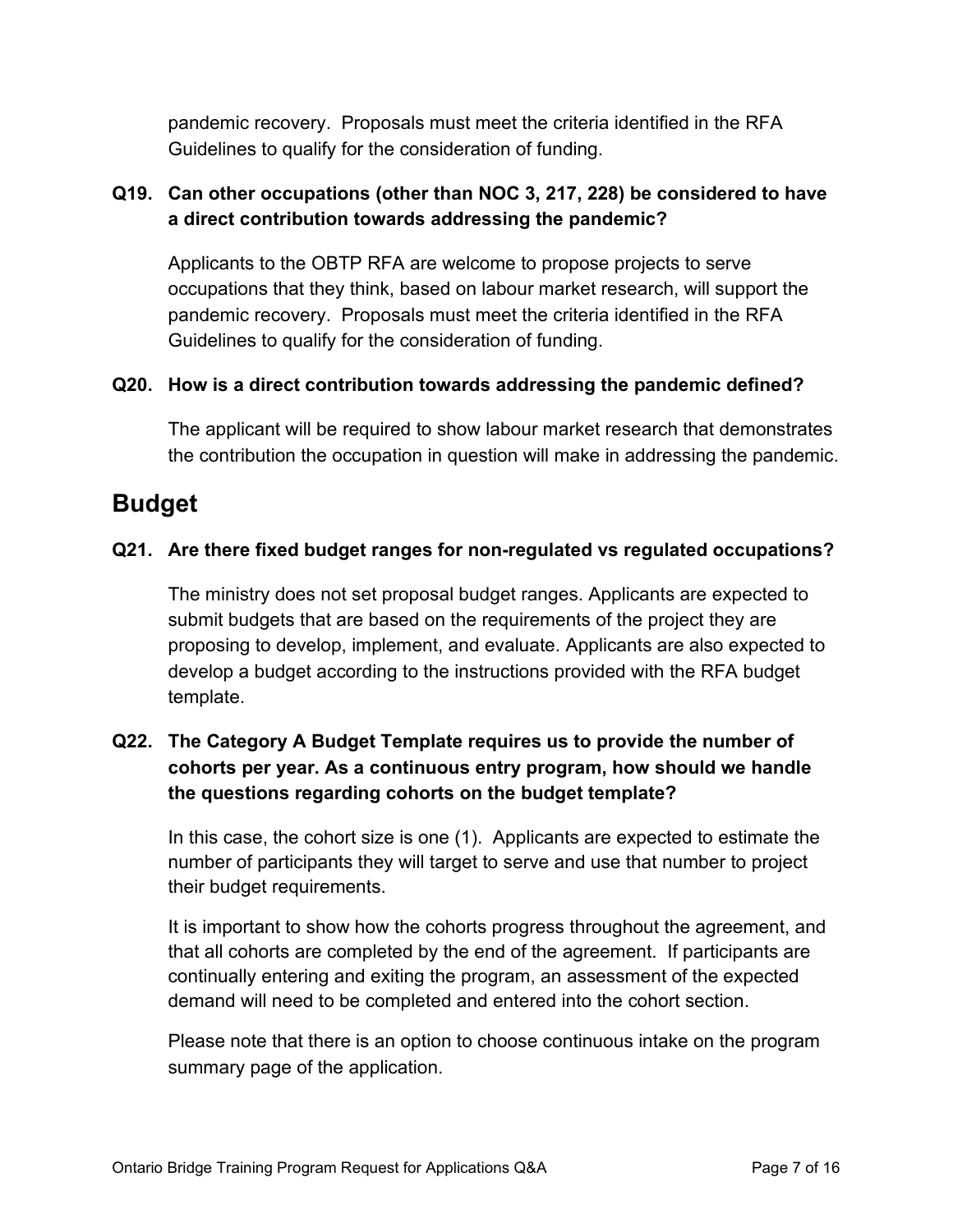#### **Q23. Are we required to add each staff position individually into the budget template (i.e. add rows to the template)?**

No, a full breakdown of each staff member is not required, however the source of the calculation should be included in the "Comments" column. The level of detail in the comment section should support the calculation, including Full Time Equivalents (FTEs) and average expected salary plus benefits.

For example, "Instructional Staff," per quarter = 18,750. Comment: 4 part time instructors with a total salary and benefits of \$75,000 per year.

#### **Q24. Are we permitted to change or remove rows that are not relevant to our project?**

No. If a row does not apply to your proposal it can be left blank or zero entered.

#### **Q25. What is the total funding for OBTP projects under this request for applications (RFA)?**

The total funding envelope for the OBTP under this RFA is \$23.2 million per fiscal year.

## <span id="page-7-0"></span>**Tuition Fees**

### **Q26. What is the minimum tuition amount that can be charged to participants enrolled in technical training provided by an academic partner?**

The ministry does not set tuition amounts. An applicant is expected to determine appropriate tuition for technical or academic training. Tuition fees charged to OBTP participants must be in line with general tuition rates (domestic student) charged for similar programs offered by publicly funded post-secondary educational institutions.

## **Q27. Tuition fees collected from participants must be applied in full towards program costs related to the delivery of the bridge training project. Can you provide an example and a full definition of what is included in program costs related to delivery?**

All program expense categories are reflected in the budget template. If you do not see your expense reflected in the existing categories, please use the 'other' row to specify.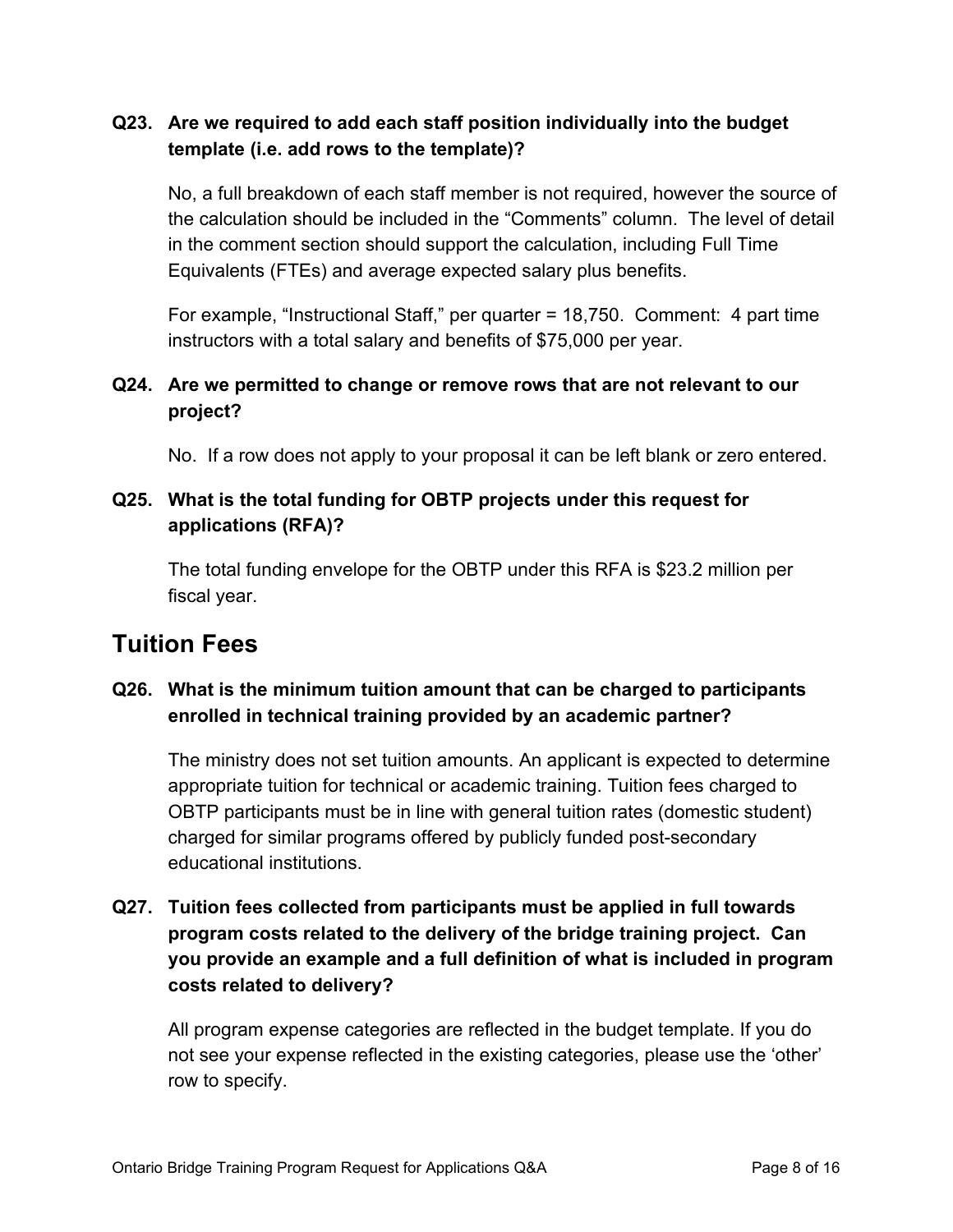#### **Q28. Do program costs include educational institutions' overhead or just costs in the program ministry budget.**

The budget template includes a section to specify allocated and overhead costs, in addition to direct program costs. Any overhead allocated to the proposed project should be captured in the project budget template. In some cases, an institution does not break out an overhead allocation into components. In this case, the aggregate amount can be entered under "Other" and the "Comment" column should indicate what is covered by the allocated cost.

## **Q29. In educational institutions where tuition fees received by faculties are based on a set formula, (i.e. tuition fees also include other fees such as student services, supplementary fees, auxiliary fees, etc.), is the amount received by the faculties for the fees accepted as total fee costs transferred to the program?**

If some funds are diverted from tuition for central expenses, the revenues recorded should be net of those expenses, provided that the expenses are not also entered elsewhere in the budget template. In other words, if the institution retains some of the tuition for central services and does not charge these services to individual programs, neither the expenses nor the revenues associated with this should be entered.

If the costs of these services are included under allocated overhead costs (ie. an allocation for student registration is entered), then the gross amounts should be included. Each institution will have different policies, so the revenues and expenses should be recorded on a consistent basis with explanations where needed.

## <span id="page-8-0"></span>**Program Delivery Questions**

## <span id="page-8-1"></span>**Program Components**

**Q30. Do the programs being delivered have to train the internationally trained immigrants for same discipline/designation as they held in their former countries?**

Yes. The goal of OBTP is to provide highly skilled internationally trained immigrants with the supports and services they need to achieve licensure and/or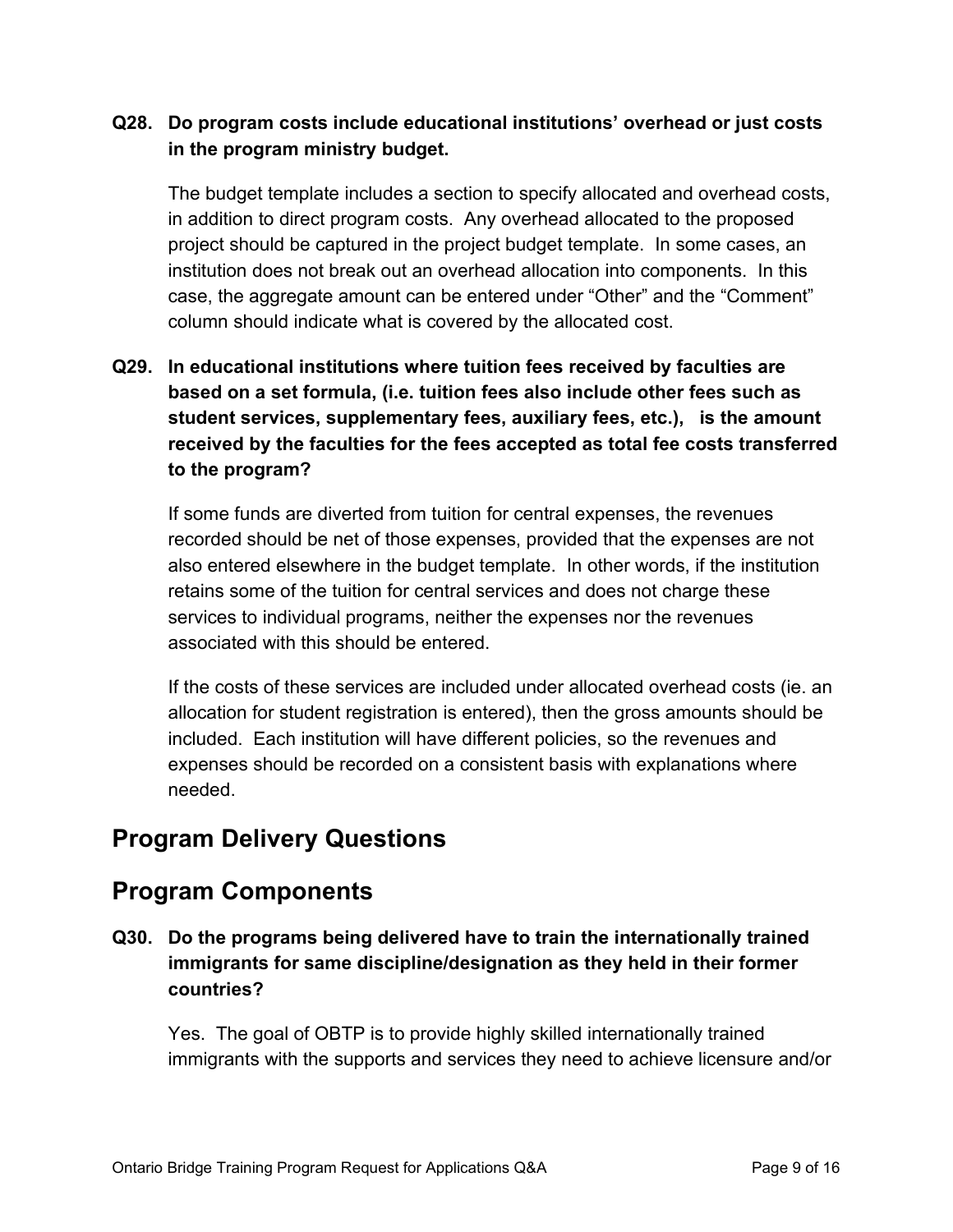obtain commensurate employment in their respective field of training/expertise or in a related field in a timely manner.

### **Q31. If the applicant cannot deliver a component is it permissible to partner with another organization for the delivery of that component?**

Yes. An applicant must demonstrate a plan to offer all program components. If the applicant cannot deliver a specific component, the applicant can partner with another organization that has the expertise to deliver that component.

### **Q32. What is the time period for the length of a program and how many clients do we need to serve?**

The maximum duration for both Category A – Service Delivery and Category B – Changing the System projects is three (3) years.

The ministry does not set the number of clients that should be served. The applicant must determine how many clients the organization can serve, as well as the length of time it will take to meet client needs. All services to clients must end by the expiration date of the agreement with the ministry.

## <span id="page-9-0"></span>**Mentoring**

### **Q33. Under this RFA, can we apply to continue to provide occupation specific mentoring for multiple occupations under a single application?**

Category A - Service Delivery projects have ten (10) components – three (3) nonservice components and seven (7) participant-facing service components. It is expected that all Category A - Service Delivery projects be prepared to offer all client-facing components, either directly or through partnerships with appropriate organizations. Mentorship is one among many services that all service providers must offer to program participants.

While service providers must offer all seven participant-facing service components, it is expected that they will develop individual participant service plans that are customized to include the service components that address the participants' needs and goals.

The current RFA does not have a category for renewal bridge training projects. Please refer to the RFA Guidelines for detailed descriptions of Category A – Service Delivery and Category B – Systems Change projects.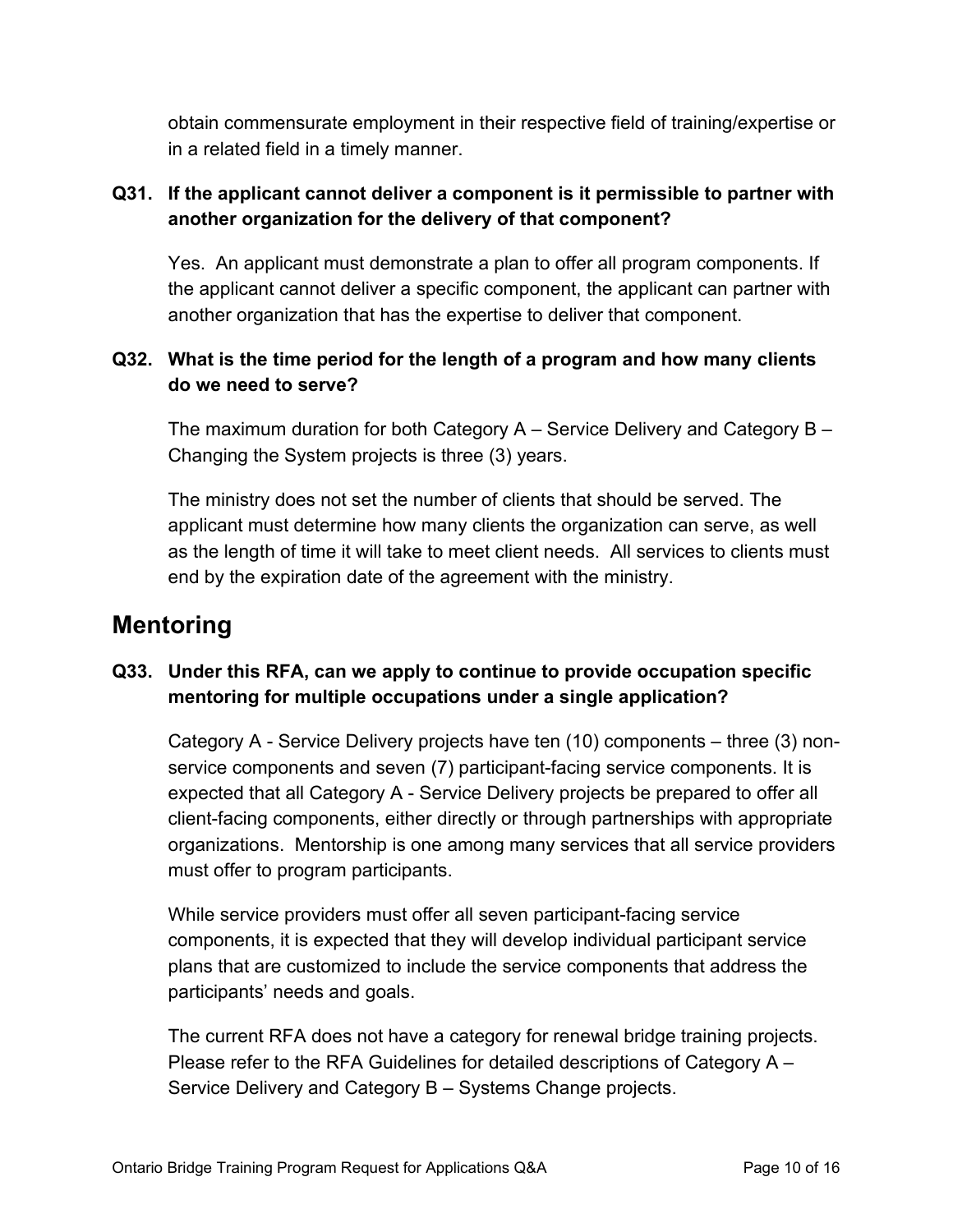Please see the RFA Guidelines, Section 3.1.1.2 for a description of client facing program components.

## <span id="page-10-0"></span>**Financial Supports for Participants**

**Q34. Are financial supports going to be administered to successful applicants after the selection process, or are applicants required to include these costs in their proposed program budget?**

Applicants will be required to input proposed financial supports for participants into the budget template for Category A – Service Delivery projects.

## **Q35. Are financial supports for participants only to be distributed after assessment and acceptance to the program, or are supports relating to credential assessment and document translation meant to be provided to applicants during the intake process as well?**

Participant financial supports address temporary financial barriers to participation in the project from intake to completion of job placement. Participants should be admitted to the program before financial supports can be paid.

### **Q36. Does distribution of financial supports have a required administrative process?**

Service providers who administer financial supports must:

- Have policies in place to support the allocation and documentation of financial supports.
- Maintain supporting documentation for all training support disbursements, including learners' applications for financial support, attendance records, original receipts, type of expense, and amounts paid out.
- Meet Revenue Canada requirements regarding taxable benefits.
- Report on the number of participants who received financial support and the total amount expended.

### **Q37. Does allocation of financial supports require a full financial assessment or can these funds be allocated based on participant financial self-reporting.**

Financial supports are available to participants whose household income falls within the Low Income "Market Basket Measure Thresholds by MBM Region".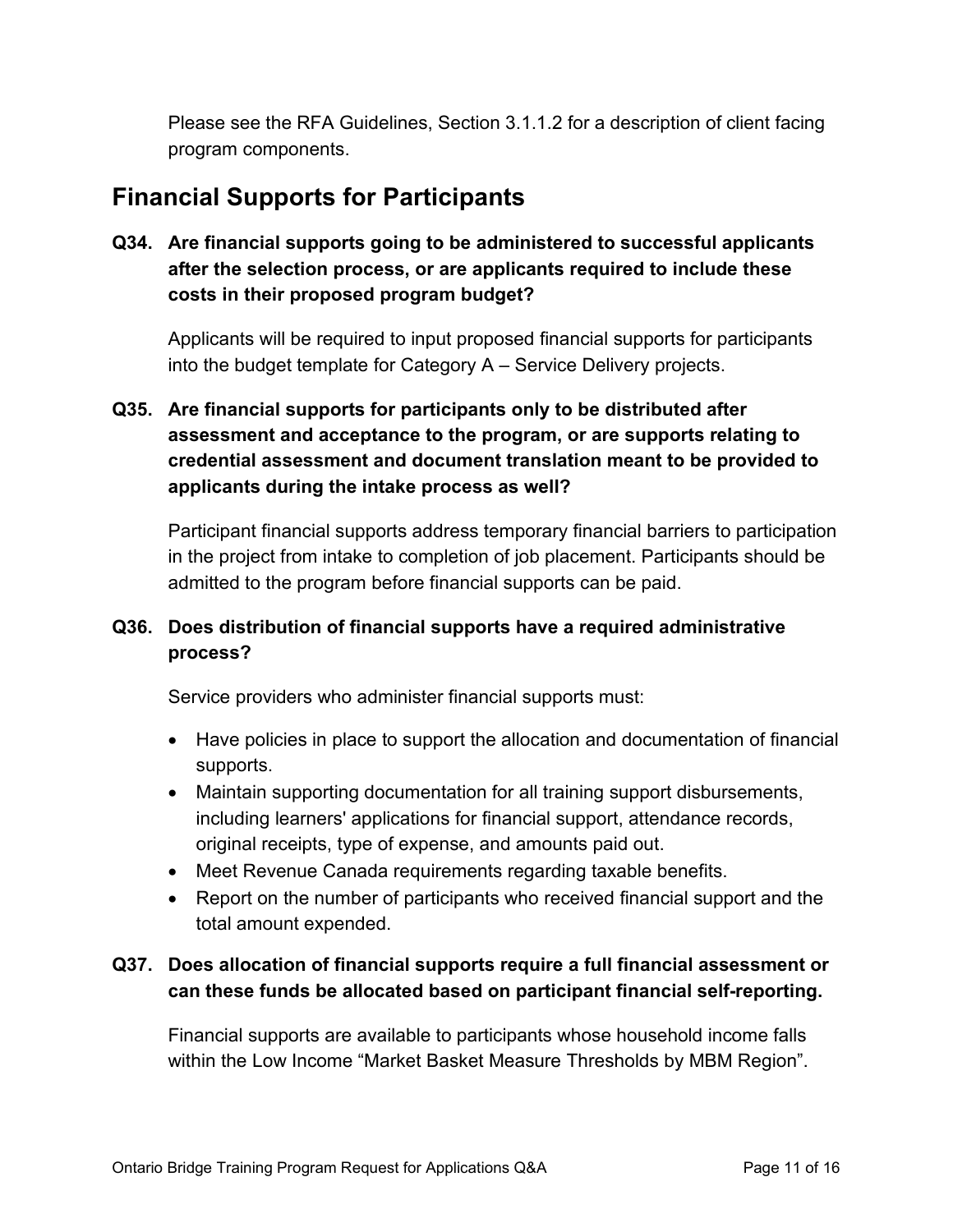This threshold information is maintained by the federal government, at [the](https://www150.statcan.gc.ca/t1/tbl1/en/tv.action?pid=1110006601)  [Statistics Canada Website.](https://www150.statcan.gc.ca/t1/tbl1/en/tv.action?pid=1110006601)

Participant supports address temporary financial barriers to participation in the project (from intake to completion of job placement):

- Transportation
- Emergency or occasional / infrequent dependent care
- Academic credential assessment
- Translation of international academic documents

The maximum funding allocation for financial supports per participant is \$1,000 for every 12 months of a bridge training program in which they are registered. If a bridge training program is fewer than 12 months long, the amount will be prorated.

Not all participants will require financial supports.

Participants should not receive financial supports if they are eligible to receive similar supports through other programs. It is expected that service providers will be familiar with supports available to their participants through social assistance, other Government of Ontario ministries such as the Ministry of Health, and other entities.

**Q38. Are there any limitations about which types of transportation costs can be covered by financial supports, i.e. metro passes, presto cards, mileage for cars, etc.?** 

There are no limitations on the types of transportation cost that can be supported. However, these costs must be directly linked to participation in the program and costed accordingly.

### **Q39. Can you explain what is included in the emergency or occasional/ infrequent dependent care category of financial supports and what will be required to be provided to distribute these funds to participants?**

Some examples of emergency or occasional/infrequent dependent care are the need for a personal support worker for a dependent with disability or an elderly dependent, and childcare arrangements. Financial supports for dependent care must support participation for low-income participants in the OBTP program e.g. in order to attend an interview, a participant has an emergency/temporary need for dependent care.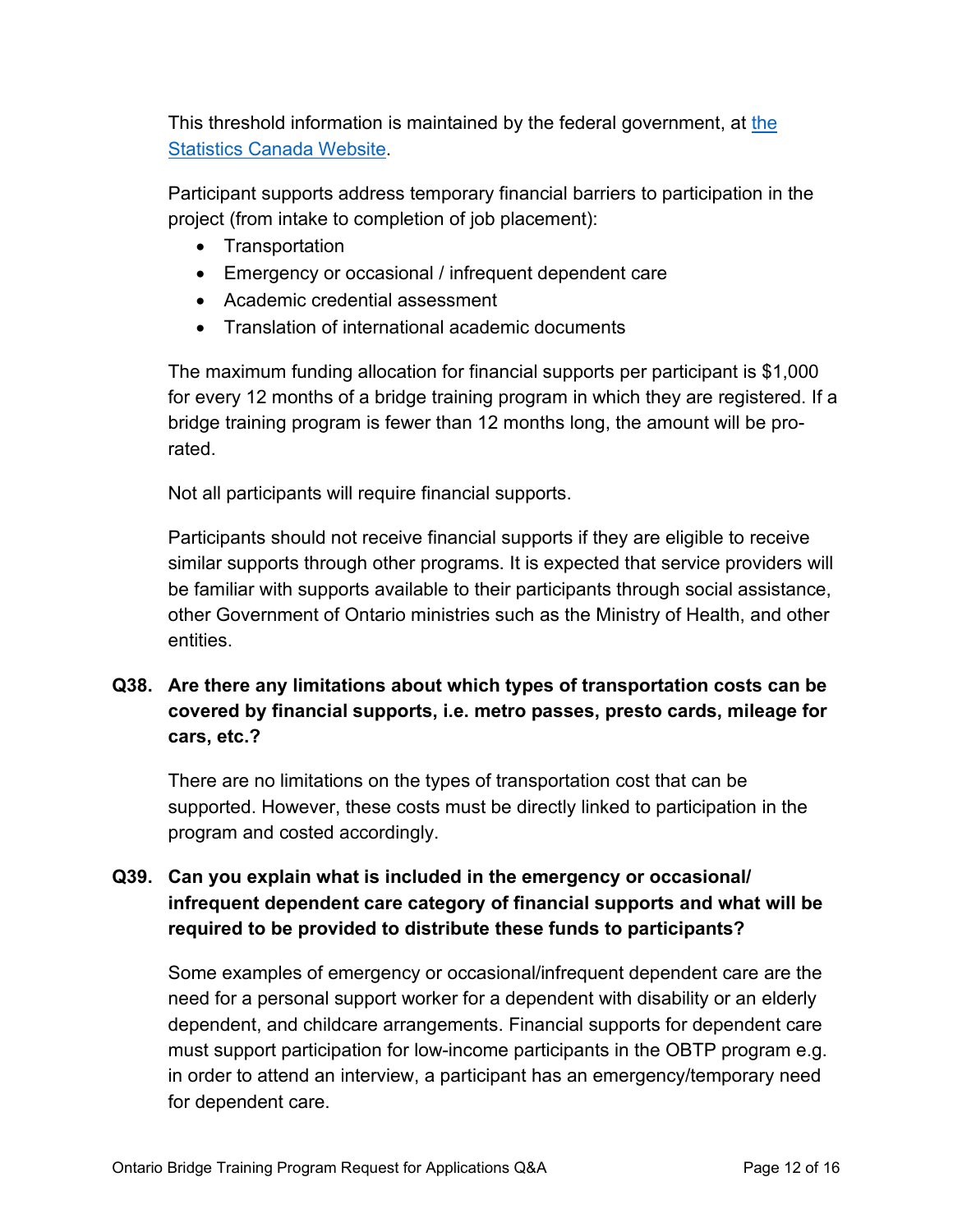Service providers must have policies in place to support the allocation and documentation of financial supports.

## **Q40. Can the full cost of these financial supports be allocated to the student in one payment or does each cost require a tracked and receipted process?**

OBTP service providers who administer financial supports must have policies in place to support the allocation and documentation of financial supports. Given that financial supports are intended to address temporary financial barriers to participating in the project, it is not expected that the full cost of supports will be allocated in one payment.

Please review Section 3.1.3.2 of the RFA Guidelines for details on how financial supports should be used.

#### **Q41. How and when will OBPAP be distributed in future?**

OBPAP program management plans for the OBTP projects beginning October 1, 2021 are under development and will be negotiated with successful OBTP stakeholders during the period of contract negotiations.

## <span id="page-12-0"></span>**Prior Learning Assessment and Recognition (PLAR)**

## **Q42. Does the ministry have a definition of what they expect to be included in a PLAR process?**

The ministry does not have a definition of what a PLAR process must include. It is the applicant's responsibility to define and implement a PLAR process that will enable the applicant to then develop an action plan to meet participant needs without repeating previously gained education and experience in as rapid a time as possible.

### **Q43. If it is discovered through the PLAR that a participant has already been through pre-employment training, does this mean he/she could be exempt from this pre-employment training in our bridging program?**

Category A - Service Delivery projects have ten (10) components – three (3) nonservice components and seven (7) participant-facing service components. It is expected that all Category A - Service Delivery projects be prepared to offer all client-facing components, either directly or through partnerships with appropriate organizations.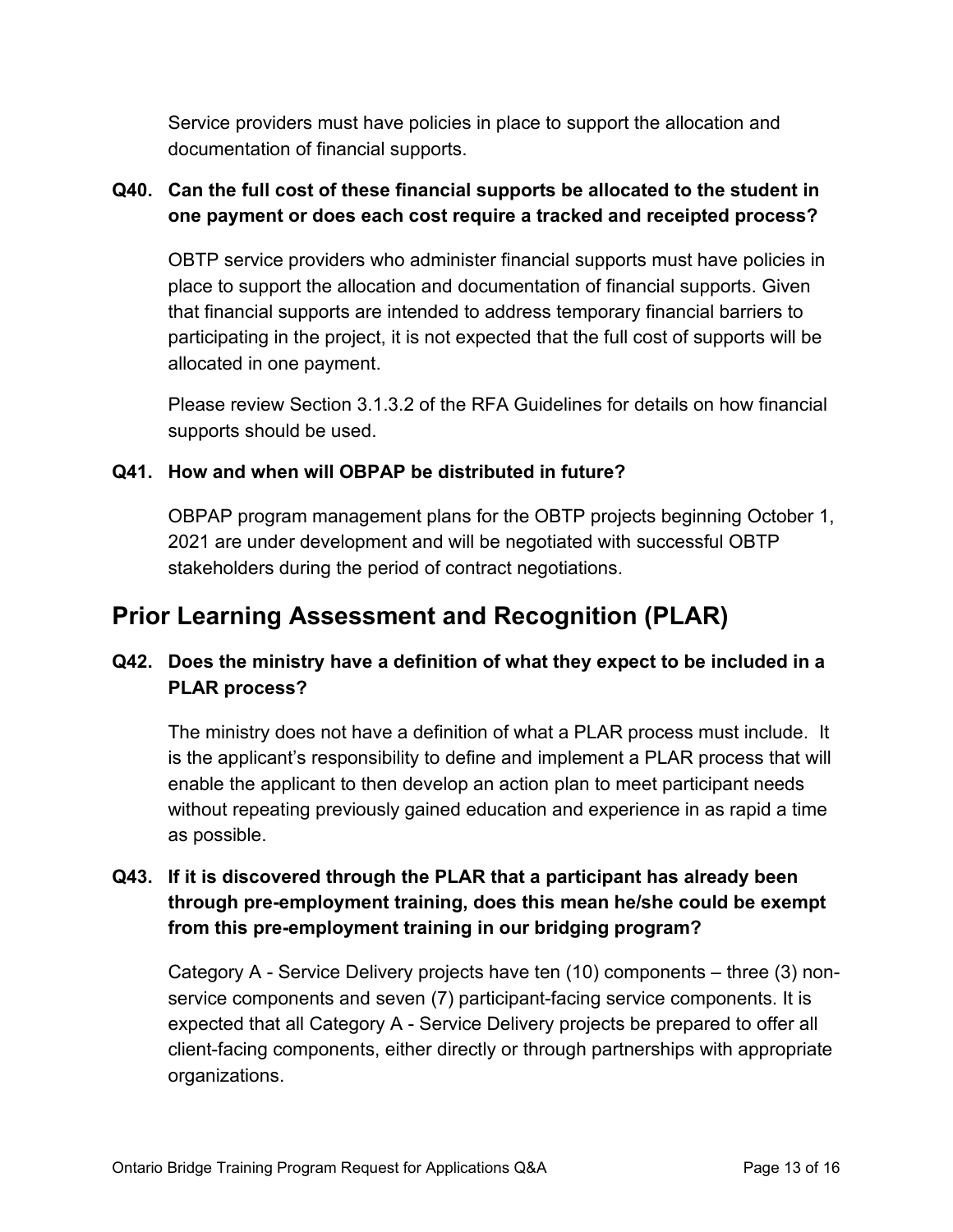While service providers must offer all seven participant-facing service components, it is expected that they will develop individual participant service plans that are customized to include the service components that address the participants' needs and goals.

**Q44. Does PLAR need to be done for all participants, or only for those who are unable to provide official credentials due to valid reasons, for example refugees, or where transcripts not available from home country?**

Service providers must ensure that their recruitment activities are occupation focused. At a minimum, recruitment, orientation and service planning activities must include Prior Learning Assessment and Recognition.

## <span id="page-13-0"></span>**Program Evaluation**

### **Q45. Is there a need to evaluate OBTP projects on a timely basis? For example, annually?**

Yes, the ministry does require the evaluation of OBTP projects. Successful applicants for funding must contract with an external, third party evaluator to evaluate their OBTP project at the end of the transfer payment agreement (TPA). Typically, that will be at the end of the three-year program. It may be wise to choose a third-party evaluator close to the beginning of the TPA in order that the evaluator has the opportunity to conduct ongoing assessment and evaluation during the life of the program and provide useful feedback to the service provider.

### **Q46. Are there any evaluation frameworks that the OBTP recognizes, for example the Social Return on Investment (SROI) frameworks?**

No. It is expected that the applicant is in the best position to determine the nature of evaluation, in collaboration with the potential third party evaluation consultant. It may also be wise for the successful applicant to discuss evaluation plans with the ministry's Employment Training Consultant (ETC) at the time of contract (TPA) negotiations.

### **Q47. How is the cost of evaluation supposed to be covered? For example, will it be included in the funding as well?**

Projected costs for third party program evaluation should be included in the budget template prepared by the OBTP applicant.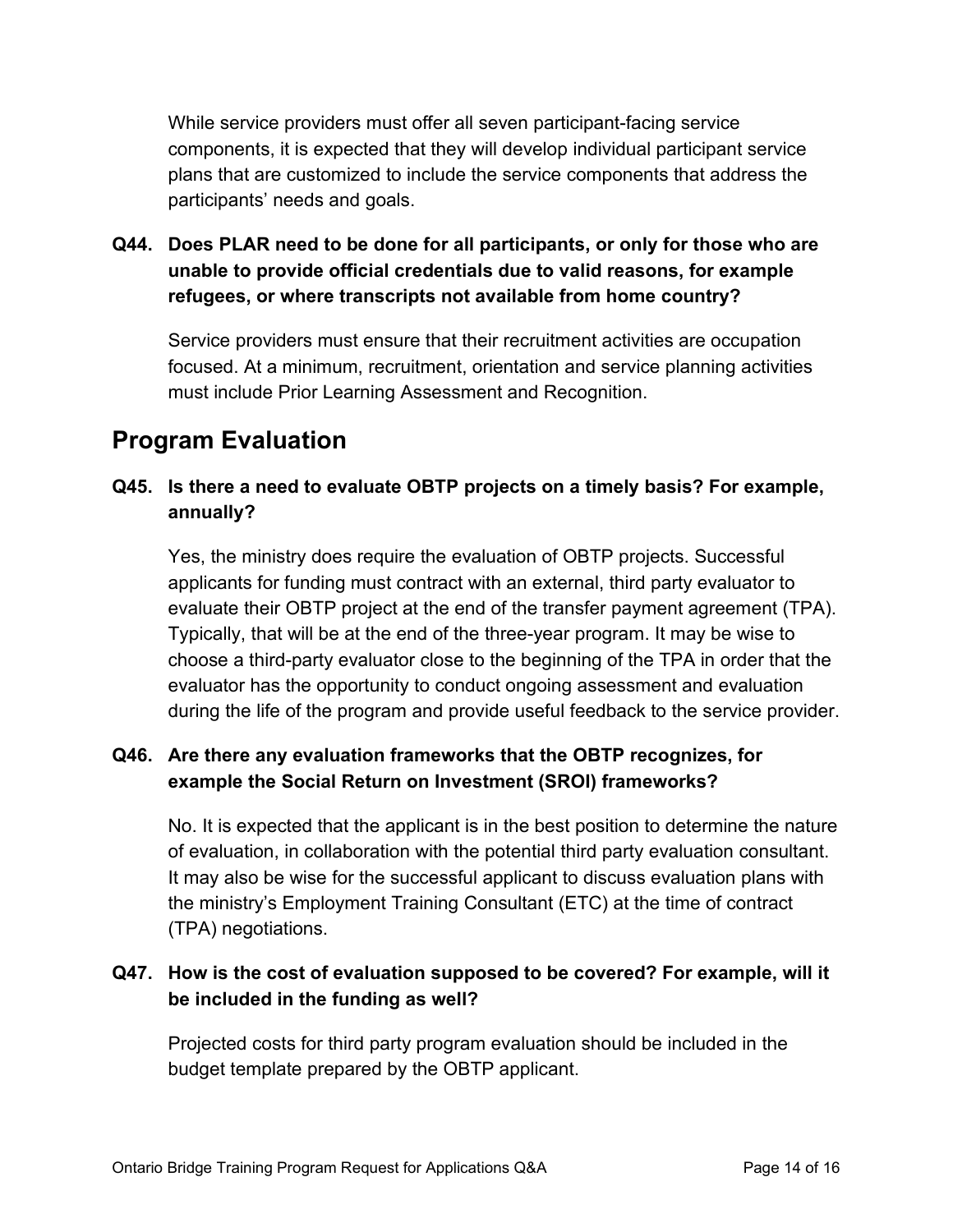## <span id="page-14-0"></span>**Performance Measures**

**Q48. Customer Service performance indicators (customer satisfaction and whether participants would recommend the services) are to be measured at program exit. Please clarify whether "program exit" is upon completing technical training and workshops, or further on after obtaining a job when the service is completed.**

Both indicators are measured at program exit, i.e., upon completion of all service components of a participant's OBTP service plan. Participants are asked to indicate, on a scale of 1 to 5, how likely they are to recommend the OBTP to someone looking for similar services; and how satisfied they are with the services received.

Participants are also to be followed at 3, 6 and 12 months after exiting OBTP until the Service Provider receives a positive result, i.e., licensure and/or commensurate employment in their field or related field.

## **Q49. Can you provide specific information regarding the specific data fields that successful applicants will be required to track and report on over the course of the project?**

The EO Cas Management System will be customized to meet OBTP requirements and is under development. It will become available to successful applicants during TPA negotiations.

## **Q50. Would it be possible to obtain a copy of the Transfer Payment Agreement as it will assist significantly in helping to determine the type and level of financial, administrative and project management services required to support the project.**

The new Transfer Payment Agreement (TPA) that successful proponents will enter with the ministry is currently under development and will become available at the time of contract negotiations.

## <span id="page-14-1"></span>**Transfer Payment Ontario Contact Information**

#### **Q51. How do we submit our application on TPON?**

For technical support related to submitting your application on TPON, please contact the TPON Client Care at Service Ontario: